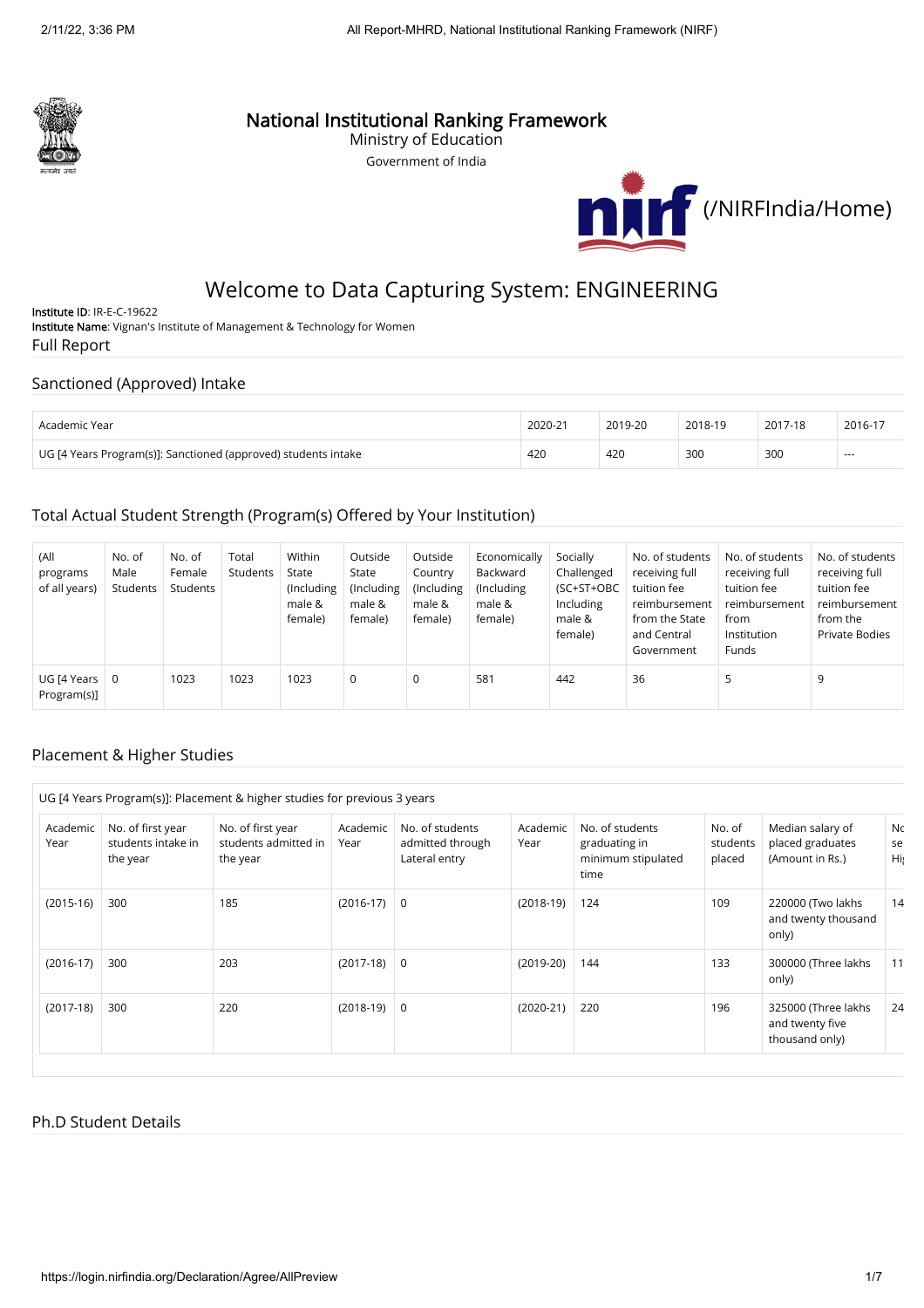| Ph.D (Student pursuing doctoral program till 2020-21; Students admitted in the academic year 2020-21 should not be entered here.) |                       |  |         |         |  |
|-----------------------------------------------------------------------------------------------------------------------------------|-----------------------|--|---------|---------|--|
|                                                                                                                                   | <b>Total Students</b> |  |         |         |  |
| Full Time                                                                                                                         | 0                     |  |         |         |  |
| Part Time                                                                                                                         | 0                     |  |         |         |  |
|                                                                                                                                   |                       |  |         |         |  |
|                                                                                                                                   |                       |  |         |         |  |
| No. of Ph.D students graduated (including Integrated Ph.D)                                                                        |                       |  |         |         |  |
|                                                                                                                                   | 2020-21               |  | 2019-20 | 2018-19 |  |
| Full Time                                                                                                                         | 0                     |  | 0       | 0       |  |
| Part Time                                                                                                                         | 0                     |  | 0       | 0       |  |

### Financial Resources: Utilised Amount for the Capital & Operational expenditure for previous 3 years

| <b>Financial Year</b>                                                                                                                                                                           | 2020-21                                                                                                        | 2019-20                                                                                                      | 2018                                                             |  |  |  |  |  |  |
|-------------------------------------------------------------------------------------------------------------------------------------------------------------------------------------------------|----------------------------------------------------------------------------------------------------------------|--------------------------------------------------------------------------------------------------------------|------------------------------------------------------------------|--|--|--|--|--|--|
|                                                                                                                                                                                                 | <b>Utilised Amount</b>                                                                                         | <b>Utilised Amount</b>                                                                                       | Utilised /                                                       |  |  |  |  |  |  |
| Annual Capital Expenditure on Academic Activities and Resources (excluding expenditure on buildings)                                                                                            |                                                                                                                |                                                                                                              |                                                                  |  |  |  |  |  |  |
| Library (Books, Journals and e-Resources only)                                                                                                                                                  | 325576 (Three lakhs twenty five th<br>ousand five hundred and seventy s<br>ix rupees only)                     | 582565 (Five lakhs eighty two thou<br>sand five hundred and sixty five ru<br>pees only)                      | 1572680 (Fifteen la<br>thousand six hund<br>upees only)          |  |  |  |  |  |  |
| New Equipment and software for Laboratories                                                                                                                                                     | 3821562 (Thirty eight lakhs twenty<br>one thousand five hundred and six<br>ty two rupees only)                 | 1423080 (Fourteen lakhs twenty th<br>ree thousand and eighty rupees on<br>ly)                                | 998664 (Nine lakh:<br>usand six hundred<br>upees only)           |  |  |  |  |  |  |
| Engineering Workshops (Equipment, tools and accessories procured for<br>workshop as per the need of curricula)                                                                                  | 0 (Zero)                                                                                                       | 0 (Zero)                                                                                                     | 0 (Zero)                                                         |  |  |  |  |  |  |
| Other expenditure on creation of Capital Assets (For setting up<br>classrooms, seminar hall, conference hall, library, Lab, Engg workshops<br>excluding expenditure on Land and Building)       | 0 (Zero)                                                                                                       | 445754 (Four lakhs forty five thous<br>and seven hundred and fifty four t<br>housand only)                   | 0 (Zero)                                                         |  |  |  |  |  |  |
| Annual Operational Expenditure                                                                                                                                                                  |                                                                                                                |                                                                                                              |                                                                  |  |  |  |  |  |  |
| A. Salary of Teaching Staff<br>B.Salary of Non Teaching Staff                                                                                                                                   | 44367326 (Four crores forty three I<br>akhs sixty seven thousand three h<br>undred and twenty six rupees only) | 43582464 (Four crores thirty five la<br>khs eighty two thousand four hund<br>red and sixty four rupees only) | 44264436 (Four cr<br>khs sixty four thou<br>ed and thirty six ru |  |  |  |  |  |  |
| Maintenance of Academic Infrastructure or consumables and other<br>running expenditures (excluding maintenance of hostels and allied<br>services, rent of the building, depreciation cost, etc) | 4488285 (Forty four lakhs eighty ei<br>ght thousand two hundred and eig<br>hty five rupees only)               | 6354993 (Sixty three lakhs fifty fou<br>r thousand nine hundred and ninet<br>y three rupees only)            | 8422541 (Eighty fo<br>wo thousand five h<br>y one rupees only)   |  |  |  |  |  |  |
| National/ International level Seminars/Conferences/<br>Workshops/Symposia conducted by the institute                                                                                            | 0 (Zero)                                                                                                       | 0 (Zero)                                                                                                     | 0 (Zero)                                                         |  |  |  |  |  |  |

IPR

| Calendar year            | 2020 | 2019 | 2018 |
|--------------------------|------|------|------|
| No. of Patents Published |      |      |      |
| No. of Patents Granted   |      |      |      |

#### Sponsored Research Details (Only related to ENGINEERING)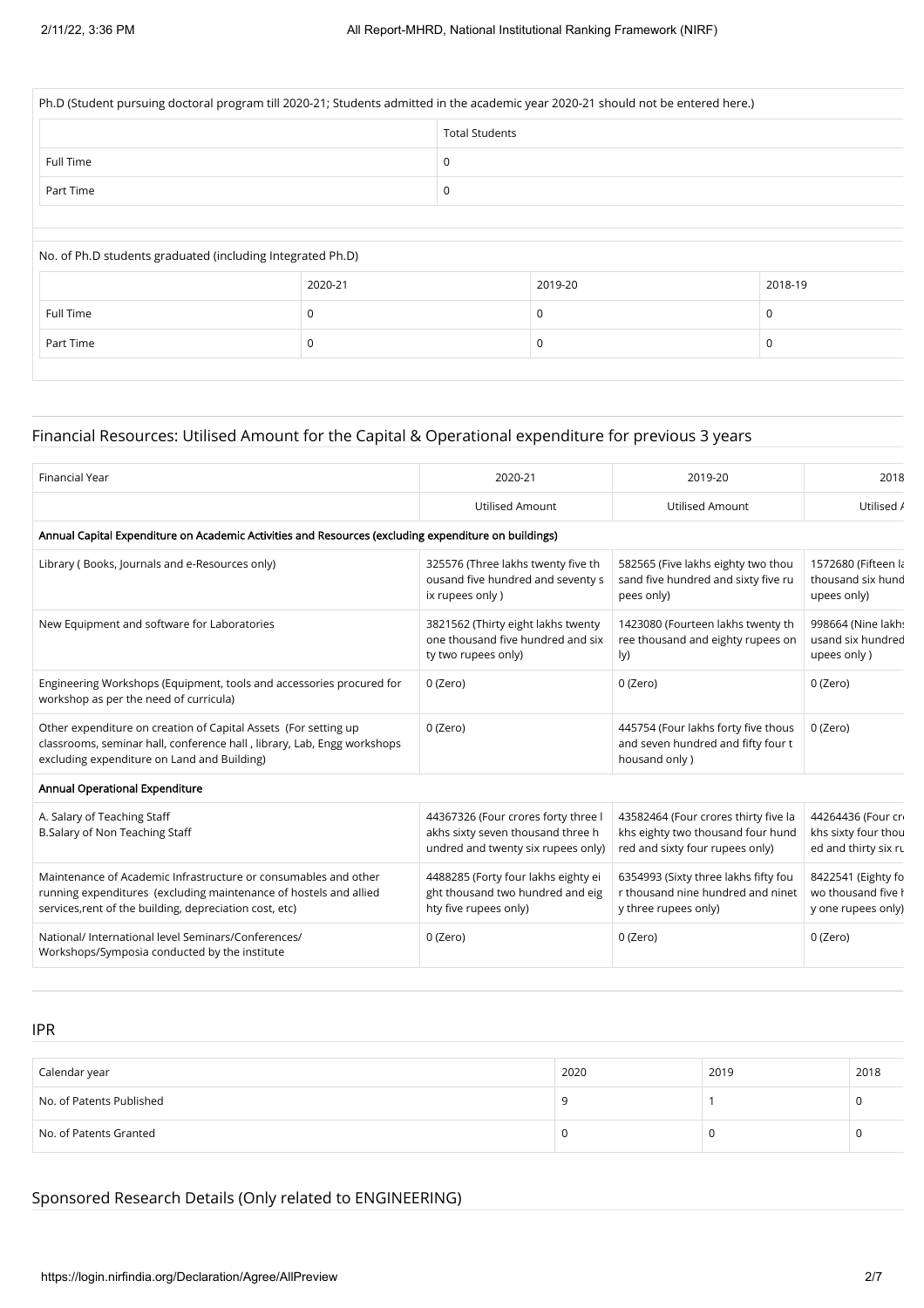| Financial Year                           | 2020-21 | 2019-20 | 2018-1 |
|------------------------------------------|---------|---------|--------|
| Total no. of Sponsored Projects          | 0       | υ       |        |
| Total no. of Funding Agencies            |         | U       |        |
| Total Amount Received (Amount in Rupees) | O       | υ       |        |
| Amount Received in Words                 | Zero    | Zero    | Zero   |

### Consultancy Project Details (Only related to ENGINEERING)

| Financial Year                                     | 2020-21                                                             | 2019-20                                                             | 2018-19                                                  |
|----------------------------------------------------|---------------------------------------------------------------------|---------------------------------------------------------------------|----------------------------------------------------------|
| Total no. of Consultancy<br>Projects               |                                                                     | 5                                                                   | 3                                                        |
| Total no. of Client<br>Organizations               |                                                                     | 4                                                                   | 2                                                        |
| <b>Total Amount Received</b><br>(Amount in Rupees) | 151790                                                              | 770990                                                              | 747220                                                   |
| Amount Received in Words                           | One lakh fifty one thousand seven hundred and<br>ninety rupees only | Seven lakhs seventy thousand nine hundred and<br>ninety rupees only | Seven lakhs forty seven thousand t<br>twenty rupees only |

### PCS Facilities: Facilities of physically challenged students

| 1. Do your institution buildings have Lifts/Ramps?                                                                                                          | Yes, less than 40% |
|-------------------------------------------------------------------------------------------------------------------------------------------------------------|--------------------|
| 2. Do your institution have provision for walking aids, including wheel chairs and transportation from one building to another for handicapped<br>students? | Yes                |
| 3. Do your institution buildings have specially designed toilets for handicapped students?                                                                  | Yes, less than 40% |

### Faculty Details

| Srno           | Name                       | Age | Designation            | Gender | Qualification | Experience (In<br>Months) | Currently working with<br>institution? | Joining<br>Date     | Leaving<br>Date |
|----------------|----------------------------|-----|------------------------|--------|---------------|---------------------------|----------------------------------------|---------------------|-----------------|
| $\mathbf{1}$   | Dr Sriniyasulu Thonukunuri | 47  | Professor              | Male   | Ph.D          | 35                        | Yes                                    | $10-10-$<br>2012    | $---$           |
| 2              | Dr G Apparao Naidu         | 49  | Professor              | Male   | Ph.D          | 252                       | Yes                                    | $01-07-$<br>2020    | $---$           |
| 3              | Dr C Sriniyasa Kumar       | 49  | Professor              | Male   | Ph.D          | 327                       | Yes                                    | $04-05-$<br>2020    | $\cdots$        |
| 4              | Dr S Ranga Swamy           | 37  | Professor              | Male   | Ph.D          | 139                       | Yes                                    | $23-08-$<br>2019    | $---$           |
| 5              | Dr Ch Basava Raj           | 48  | Professor              | Male   | Ph.D          | 240                       | Yes                                    | $16 - 01 -$<br>2020 | $---$           |
| 6              | V Indrani                  | 48  | Professor              | Female | Ph.D          | 240                       | Yes                                    | $25-05-$<br>2009    | $\cdots$        |
| $\overline{7}$ | <b>D SWAROOPA</b>          | 38  | Assistant<br>Professor | Female | M.Tech        | 192                       | Yes                                    | $20 - 06 -$<br>2009 | $---$           |
| 8              | V Nitesh                   | 32  | Assistant<br>Professor | Male   | M.Tech        | 77                        | Yes                                    | $25-02-$<br>2015    | $---$           |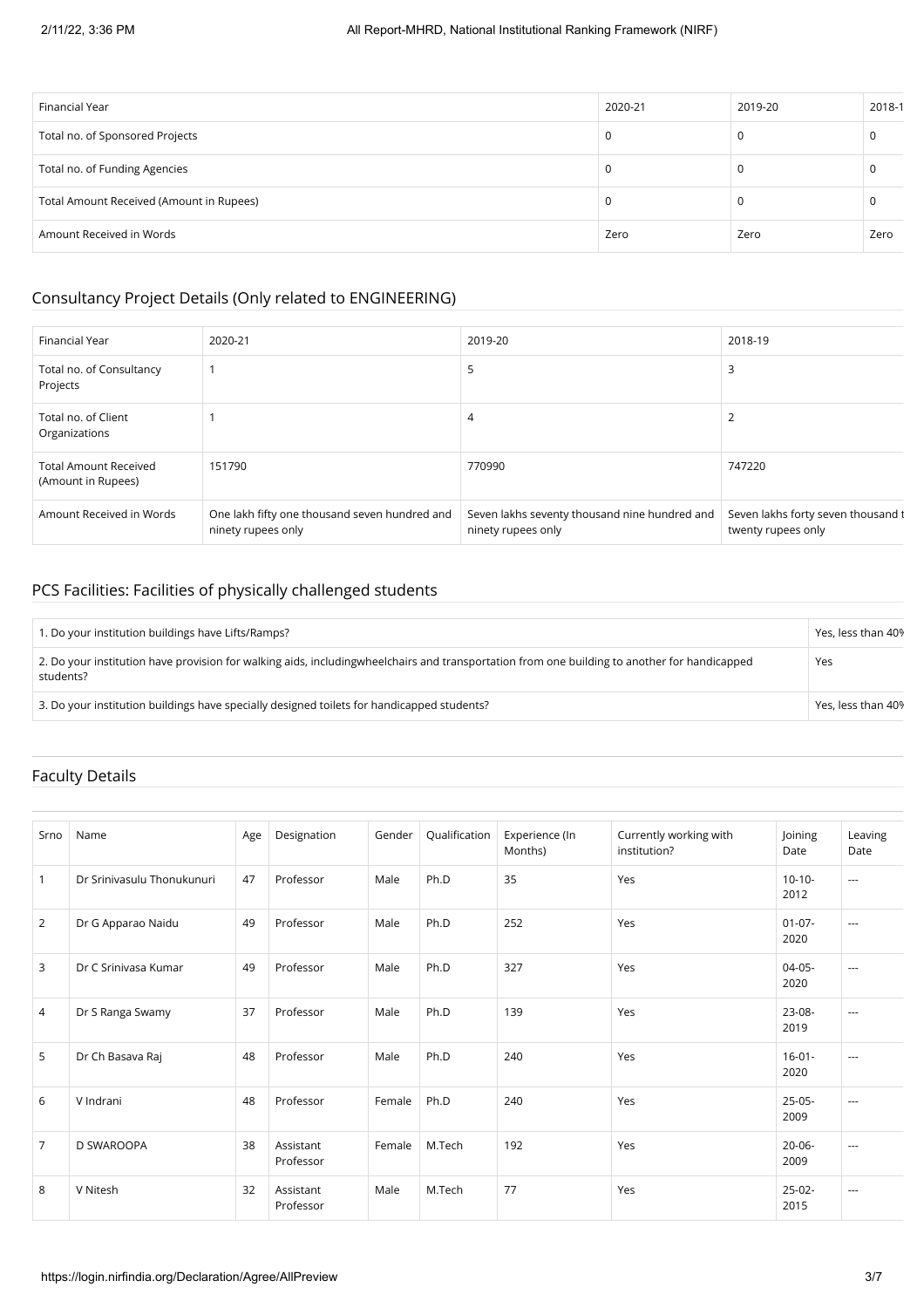| 9  | E L inda Murthy      | 33 | Assistant<br>Professor | Male   | M.Tech | 77  | Yes | $25-02-$<br>2015    | $\cdots$                 |
|----|----------------------|----|------------------------|--------|--------|-----|-----|---------------------|--------------------------|
| 10 | <b>B</b> Geetha      | 36 | Assistant<br>Professor | Female | M.Tech | 120 | Yes | $16 - 08 -$<br>2018 | $\overline{\phantom{a}}$ |
| 11 | S Sandeep Babu       | 39 | Assistant<br>Professor | Male   | M.Tech | 60  | Yes | 10-09-<br>2019      | $\sim$                   |
| 12 | M Vishu Vardhan Rao  | 37 | Assistant<br>Professor | Male   | M.Tech | 122 | Yes | $23-02-$<br>2019    | ---                      |
| 13 | V Jagadeshwara Reddy | 33 | Assistant<br>Professor | Male   | M.Tech | 54  | Yes | $11 - 03 -$<br>2019 | $\overline{\phantom{a}}$ |
| 14 | P Rajendra Prasad    | 45 | Assistant<br>Professor | Male   | M.Tech | 120 | Yes | $02 - 01 -$<br>2020 | $\overline{\phantom{a}}$ |
| 15 | S Swetha             | 29 | Assistant<br>Professor | Female | M.Tech | 62  | Yes | $02 - 01 -$<br>2020 | $\sim$                   |
| 16 | S Santhosh Kumar     | 28 | Assistant<br>Professor | Male   | M.Tech | 48  | Yes | $02 - 01 -$<br>2020 | $\overline{\phantom{a}}$ |
| 17 | R Krishna Naik       | 41 | Assistant<br>Professor | Male   | M.Tech | 96  | Yes | $02 - 01 -$<br>2020 | $\overline{\phantom{a}}$ |
| 18 | A Swetha Yadav       | 26 | Assistant<br>Professor | Female | M.Tech | 18  | Yes | $04 - 02 -$<br>2020 | $\hspace{0.05cm} \ldots$ |
| 19 | P Prathima           | 37 | Assistant<br>Professor | Female | M.Tech | 108 | Yes | 03-02-<br>2020      | ---                      |
| 20 | <b>B</b> Phijik      | 47 | Assistant<br>Professor | Male   | M.Tech | 180 | Yes | $11-03-$<br>2020    | $\cdots$                 |
| 21 | M UDAY kUMAR         | 31 | Assistant<br>Professor | Male   | M.Tech | 90  | Yes | $09-11-$<br>2020    | $\cdots$                 |
| 22 | V Rupa               | 31 | Assistant<br>Professor | Female | M.Tech | 72  | Yes | $09-11-$<br>2020    | ---                      |
| 23 | K Bharath Reddy      | 38 | Assistant<br>Professor | Male   | M.Tech | 180 | Yes | $02-07-$<br>2011    | $\cdots$                 |
| 24 | M Swathi             | 33 | Assistant<br>Professor | Female | M.Tech | 85  | Yes | $13 - 05 -$<br>2019 | ---                      |
| 25 | K Prathyusha         | 31 | Assistant<br>Professor | Female | M.Tech | 66  | Yes | $01 - 02 -$<br>2020 | $\overline{\phantom{a}}$ |
| 26 | K Helini             | 35 | Assistant<br>Professor | Female | M.Tech | 22  | Yes | $02 - 01 -$<br>2020 | $\overline{\phantom{a}}$ |
| 27 | G Prasad             | 46 | Assistant<br>Professor | Male   | M.Tech | 204 | Yes | $27-02-$<br>2014    | $\sim$                   |
| 28 | D Kavatha            | 36 | Assistant<br>Professor | Female | M.Sc.  | 72  | Yes | 18-04-<br>2015      | $\cdots$                 |
| 29 | K Santosh Kumar      | 40 | Assistant<br>Professor | Male   | M.Sc.  | 194 | Yes | 29-07-<br>2015      | $\sim$                   |
| 30 | <b>B</b> Venkatesham | 34 | Assistant<br>Professor | Male   | M.Sc.  | 72  | Yes | 03-08-<br>2015      | ---                      |
| 31 | K Bal Reddy          | 42 | Assistant<br>Professor | Male   | M.Sc.  | 142 | Yes | $08-12-$<br>2016    | $\hspace{0.05cm} \cdots$ |
| 32 | T Dileep             | 33 | Assistant<br>Professor | Male   | M.Sc.  | 72  | Yes | 24-05-<br>2016      | $\sim$                   |
| 33 | D Suzam Shalini      | 42 | Assistant<br>Professor | Female | M.A    | 132 | Yes | $20 - 06 -$<br>2016 | $\hspace{0.05cm} \ldots$ |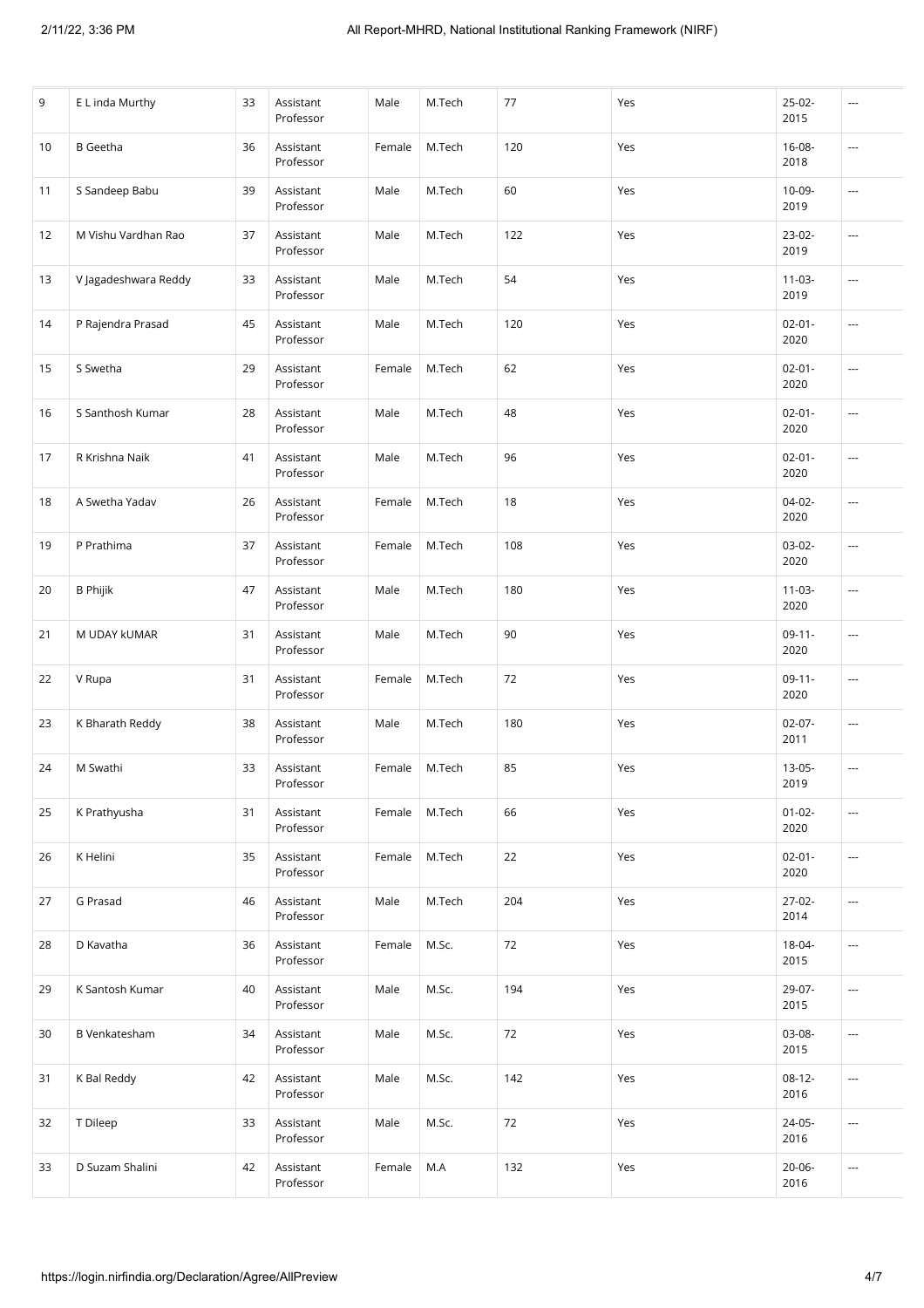| 34 | A Mallikarjun           | 44 | Assistant<br>Professor | Male   | M.Sc.      | 202 | Yes | $10-07-$<br>2018    | ---                      |
|----|-------------------------|----|------------------------|--------|------------|-----|-----|---------------------|--------------------------|
| 35 | M Swamy                 | 31 | Assistant<br>Professor | Male   | M.Sc.      | 36  | Yes | $01 - 02 -$<br>2019 | ---                      |
| 36 | C Pradeep               | 36 | Assistant<br>Professor | Male   | M.Tech     | 48  | Yes | $01 - 03 -$<br>2019 | $\sim$                   |
| 37 | N Sushma                | 32 | Assistant<br>Professor | Female | <b>MBA</b> | 96  | Yes | $22 - 07 -$<br>2019 | ---                      |
| 38 | V Mohan Krishna         | 31 | Assistant<br>Professor | Male   | M.E.       | 94  | Yes | $22 - 08 -$<br>2019 | ---                      |
| 39 | <b>MD Khaleel Aktar</b> | 47 | Assistant<br>Professor | Male   | M.A        | 204 | Yes | 05-09-<br>2019      | ---                      |
| 40 | R Majula                | 38 | Assistant<br>Professor | Female | M.Sc.      | 144 | Yes | $16 - 12 -$<br>2019 | $\overline{\phantom{a}}$ |
| 41 | K Chandana              | 34 | Assistant<br>Professor | Female | <b>MBA</b> | 144 | Yes | $13-03-$<br>2020    | ---                      |
| 42 | K Srawanthi             | 35 | Assistant<br>Professor | Female | M.Sc.      | 133 | Yes | $14 - 12 -$<br>2020 | $\overline{\phantom{a}}$ |
| 43 | L Kiran Kumar           | 38 | Assistant<br>Professor | Male   | M.Tech     | 157 | Yes | 08-09-<br>2008      | ---                      |
| 44 | S Upender Rao           | 36 | Assistant<br>Professor | Male   | M.Tech     | 150 | Yes | 09-07-<br>2016      | ---                      |
| 45 | N Ganesh Kumar          | 29 | Assistant<br>Professor | Male   | M.Tech     | 23  | Yes | 19-08-<br>2016      | ---                      |
| 46 | R Manoj Kumar           | 27 | Assistant<br>Professor | Male   | M.Tech     | 30  | Yes | $31 - 12 -$<br>2019 | ---                      |
| 47 | T Rambabu               | 33 | Assistant<br>Professor | Male   | M.Tech     | 66  | Yes | $02 - 01 -$<br>2020 | ---                      |
| 48 | G Bhagya Laxmi          | 32 | Assistant<br>Professor | Female | M.Tech     | 19  | Yes | $23-01-$<br>2020    | $\sim$                   |
| 49 | K Gayatri Teja          | 29 | Assistant<br>Professor | Female | M.Tech     | 19  | Yes | $28 - 01 -$<br>2020 | ---                      |
| 50 | K Kumari                | 30 | Assistant<br>Professor | Female | M.Tech     | 48  | Yes | $14-03-$<br>2020    | $\overline{\phantom{a}}$ |
| 51 | T Pullaiah              | 50 | Assistant<br>Professor | Male   | M.Tech     | 276 | Yes | 22-08-<br>2019      | $\overline{\phantom{a}}$ |
| 52 | J Sunli Kumar           | 37 | Assistant<br>Professor | Male   | M.Tech     | 132 | Yes | $20 - 06 -$<br>2011 | $\sim$                   |
| 53 | P Hari Krishna          | 37 | Assistant<br>Professor | Male   | M.Tech     | 156 | Yes | 29-07-<br>2011      | $\overline{\phantom{a}}$ |
| 54 | <b>B Vinod Kamar</b>    | 30 | Assistant<br>Professor | Male   | M.Tech     | 65  | Yes | $20 - 04 -$<br>2015 | $\sim$                   |
| 55 | B Dasharadha            | 31 | Assistant<br>Professor | Male   | M.Tech     | 72  | Yes | 24-04-<br>2015      | $\sim$                   |
| 56 | E Nagaraju              | 32 | Assistant<br>Professor | Male   | M.Tech     | 60  | Yes | 04-08-<br>2016      | $\hspace{0.05cm} \cdots$ |
| 57 | V Venkatesh             | 33 | Assistant<br>Professor | Male   | M.Tech     | 60  | Yes | 04-08-<br>2016      | $\sim$                   |
| 58 | K Ashok Reddy           | 32 | Assistant<br>Professor | Male   | M.Tech     | 60  | Yes | 12-08-<br>2016      | ---                      |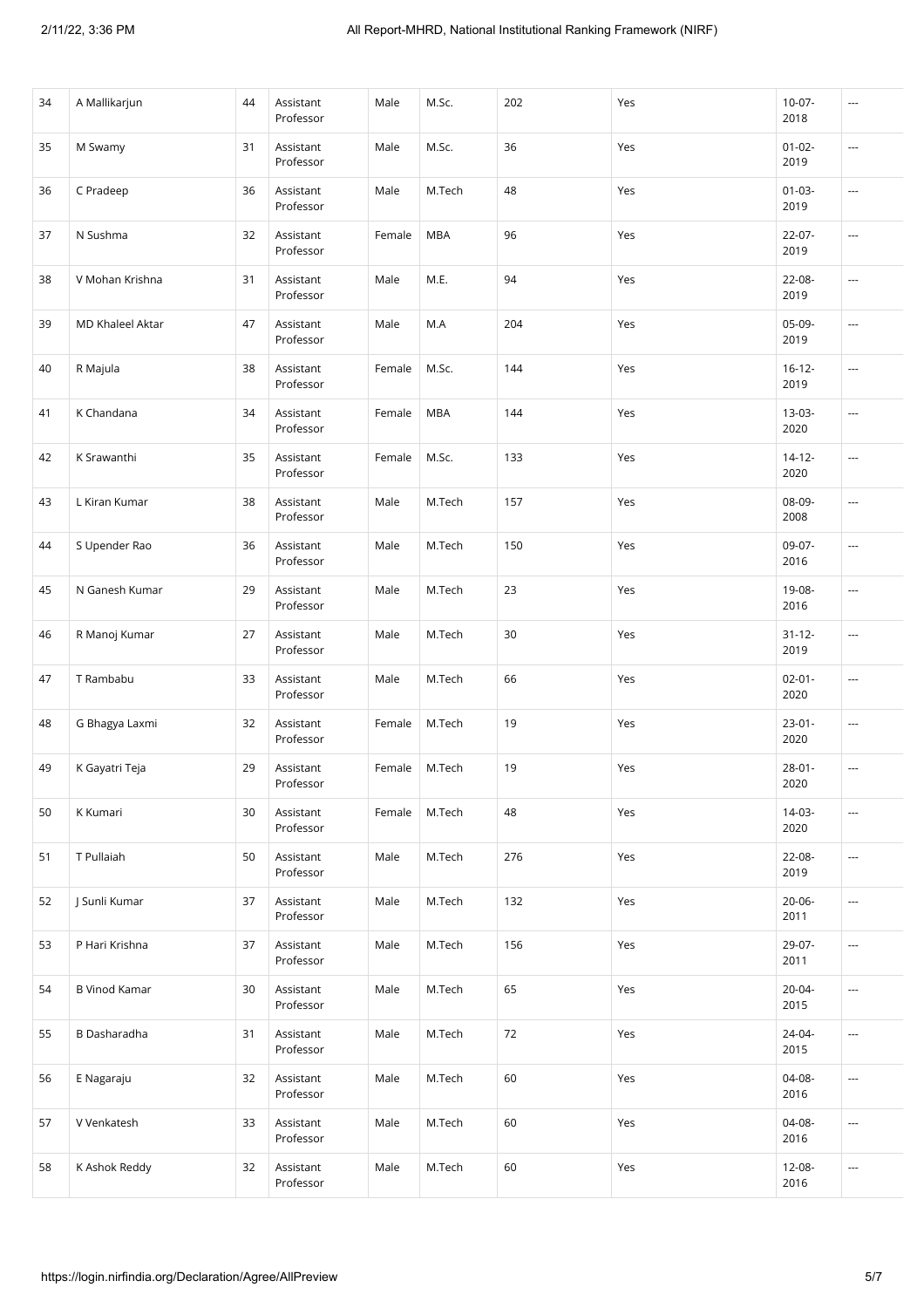| 59 | G Narendra               | 39 | Assistant<br>Professor | Male   | M.Tech | 186 | Yes | $23 - 06 -$<br>2017 | ---                      |
|----|--------------------------|----|------------------------|--------|--------|-----|-----|---------------------|--------------------------|
| 60 | G Ganesh Reddy           | 32 | Assistant<br>Professor | Male   | M.Tech | 42  | Yes | 29-06-<br>2018      | ---                      |
| 61 | M Hemalatha              | 29 | Assistant<br>Professor | Female | M.Tech | 22  | Yes | 19-09-<br>2018      | $\overline{\phantom{a}}$ |
| 62 | CH Naresh                | 31 | Assistant<br>Professor | Male   | M.Tech | 36  | Yes | $02 - 01 -$<br>2020 | ---                      |
| 63 | G Swathi                 | 36 | Assistant<br>Professor | Female | M.Tech | 144 | Yes | $23 - 01 -$<br>2020 | ---                      |
| 64 | Vijaykumar R Urkude      | 45 | Professor              | Male   | Ph.D   | 189 | Yes | $29 - 06 -$<br>2018 | ---                      |
| 65 | P ANUSHA                 | 31 | Assistant<br>Professor | Female | M.Tech | 85  | Yes | $26 - 06 -$<br>2014 | $\overline{\phantom{a}}$ |
| 66 | N Usha Rani              | 44 | Assistant<br>Professor | Female | M.Tech | 72  | Yes | $02 - 05 -$<br>2018 | ---                      |
| 67 | B Udaya sri              | 50 | Assistant<br>Professor | Female | M.Tech | 204 | Yes | $02 - 05 -$<br>2018 | $\overline{\phantom{a}}$ |
| 68 | K Mamatha                | 27 | Assistant<br>Professor | Female | M.Tech | 45  | Yes | $05-02-$<br>2018    | ---                      |
| 69 | Dr Raja Krishnamoorthi   | 38 | Professor              | Male   | Ph.D   | 144 | Yes | $27-07-$<br>2021    | ---                      |
| 70 | M Radhika                | 27 | Assistant<br>Professor | Female | M.E.   | 3   | Yes | $17 - 12 -$<br>2021 | $\overline{\phantom{a}}$ |
| 71 | Dr srija                 | 30 | Assistant<br>Professor | Female | Ph.D   | 36  | Yes | $05-07-$<br>2021    | ---                      |
| 72 | Dr K Manjula             | 36 | Assistant<br>Professor | Female | Ph.D   | 180 | Yes | $05-07-$<br>2021    | ---                      |
| 73 | Jithendar Reddy k        | 38 | Assistant<br>Professor | Male   | M.Sc.  | 180 | Yes | $13 - 12 -$<br>2021 | $\overline{\phantom{a}}$ |
| 74 | P Narasimhareddy         | 31 | Assistant<br>Professor | Male   | M.E.   | 60  | Yes | $29 - 11 -$<br>2021 | ---                      |
| 75 | Dr A Premalatha          | 39 | Assistant<br>Professor | Female | Ph.D   | 80  | Yes | $05-07-$<br>2021    | ---                      |
| 76 | S REVATHI                | 35 | Assistant<br>Professor | Female | M.Sc.  | 132 | Yes | 25-06-<br>2021      | ---                      |
| 77 | M RAVEENDRANATH          | 34 | Assistant<br>Professor | Male   | M.A    | 144 | Yes | 30-09-<br>2021      | $\sim$                   |
| 78 | Dr Alaparthi Sudhir Babu | 51 | Professor              | Male   | Ph.D   | 343 | Yes | $12-07-$<br>2021    | ---                      |
| 79 | Mr Kurella Chandram      | 34 | Assistant<br>Professor | Male   | M.E.   | 72  | Yes | $01 - 04 -$<br>2021 | ---                      |
| 80 | Kavya Jupaka             | 25 | Assistant<br>Professor | Female | M.Tech | 8   | Yes | 03-04-<br>2021      | ---                      |
| 81 | Mounika Chilukamari      | 27 | Assistant<br>Professor | Female | M.Tech | 8   | Yes | 26-06-<br>2021      | $\sim$                   |
| 82 | Gunti Ramya              | 30 | Assistant<br>Professor | Female | M.Tech | 48  | Yes | $01 - 07 -$<br>2021 | $\overline{\phantom{a}}$ |
| 83 | Swapna Chiluguri         | 31 | Assistant<br>Professor | Female | M.Tech | 48  | Yes | $02-07-$<br>2021    | ---                      |